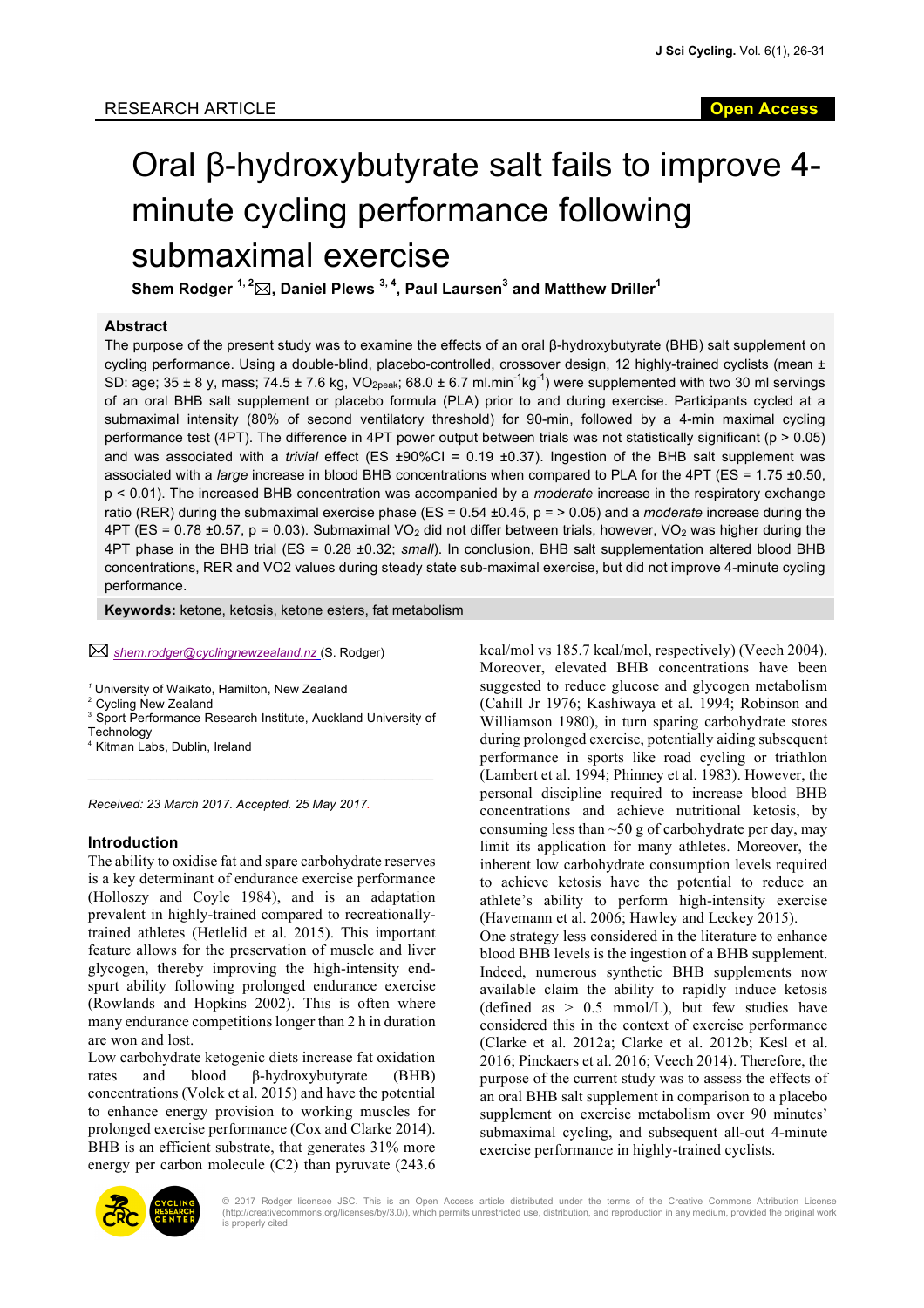# **Materials and methods**

# **Participants**

Twelve highly-trained male cyclists (mean  $\pm$  SD: age,  $35 \pm 8$  y; mass,  $74.5 \pm 7.6$  kg;  $VO<sub>2peak</sub>$ ,  $68.0 \pm 6.7$  ml.min  $\frac{1}{1}$  kg<sup>-1</sup>) volunteered to participate in the current study. All testing took place during the competitive phase of the New Zealand cycling season where participants raced at either professional, A or B-grade level. Following an explanation of all procedures, risks and benefits, each participant gave their written informed consent to partake in the study, which was approved by the Institution's Human Research Ethics Committee. The current study also adheres to the international ethical standards required by the Journal (Harriss and Atkinson 2011).

## **Participants**

Twelve highly-trained male cyclists (mean  $\pm$  SD: age,  $35 \pm 8$  y; mass,  $74.5 \pm 7.6$  kg; VO2peak,  $68.0 \pm 6.7$ ml.min-1.kg-1) volunteered to participate in the current study. All testing took place during the competitive phase of the New Zealand cycling season where participants raced at either professional, A or B-grade level. Following an explanation of all procedures, risks and benefits, each participant gave their written informed consent to partake in the study, which was approved by the Institution's Human Research Ethics Committee. The current study also adheres to the international ethical standards required by the Journal (Harriss and Atkinson 2011).

# **Experimental design**

The study implemented a double-blind, placebocontrolled, randomised, crossover design that required participants to visit the laboratory on three separate occasions. Prior to taking part in the study, participants were required to refrain from taking any nutritional supplements in the 4 weeks preceding the study, as well as during the course of the experiment. At the start of the study, participants all self-reported to be on mixed CHO diets (neither low or high in CHO). Participants were asked to document their food intake via a 48-h food diary and were instructed not to eat within the 2.5-h period before the test. Diet was replicated in the 48-h period prior to the subsequent experimental testing session. In the 24-h preceding each trial, participants were asked to refrain from strenuous activity and abstain from consuming caffeine on the day of the test. On the first visit to the laboratory, participants performed an incremental VO2peak test on their own bicycle attached to a Cyclus II ergometer (RBM elektronik-automation GmbH, Leipzig, Germany), where power output commenced at 150 W, and increased by 40 W every 4 min until volitional exhaustion. VO2peak was determined as the highest 30 sec average of samples attained by participants during the incremental step test. Immediately following the progressive exercise test, a familiarisation trial that simulated the experimental trials (described below) was performed, however, to reduce the demands of the test, the submaximal exercise bout was reduced to 20 minutes.

## **Exercise testing**

The experimental trials, shown in Figure 1, were conducted on a Wattbike cycle ergometer (Wattbike Ltd, Nottingham, UK), set-up to replicate each participant's own bicycle. The 4-minute maximal performance test (4PT) on a Wattbike has been shown to be reliable for testing highly-trained athletes in a laboratory setting, with a test-retest coefficient of variation of  $\sim$ 2.7% (Driller et al. 2014). For each experimental trial, participants cycled for 90 min at 80% of their second ventilatory threshold (VT2, as determined during the VO2peak test); (referred hereafter as submaximal exercise), prior to a paced 4PT, separated by 2 min passive rest allowing athletes to remove the mask if needed to communicate with researchers or drink water. VT2 was calculated using gas exchange measures and



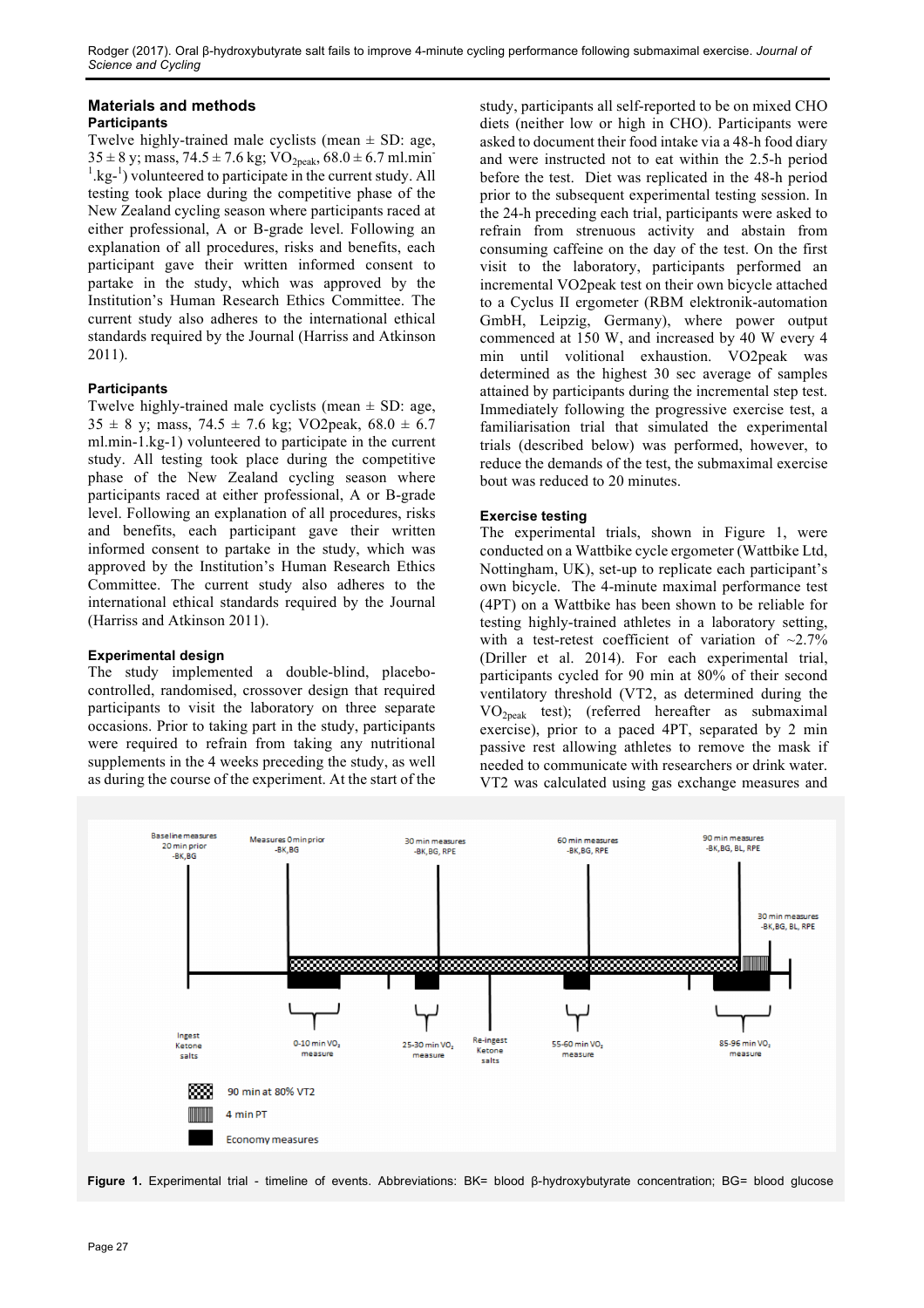**Table 1.** Mean values for the performance and blood measures in the Placebo (PLA) and β-hydroxybutyrate (BHB) trials. Difference between trials with 90% confidence intervals (90%CI) and effect sizes (ES) are also displayed. # significant difference between trials ( $p < 0.05$ ).

|                                                    | <b>PLA</b><br>Mean ± SD | <b>BHB</b><br>Mean ± SD | BHB-PLA ±90%CI<br>Effect size ±90%Cl                        |
|----------------------------------------------------|-------------------------|-------------------------|-------------------------------------------------------------|
| 4PT Mean Power (W)                                 | $355 \pm 46$            | $364 \pm 58$            | $9 + 18$<br>$ES = 0.19 \pm 0.37$<br>Trivial                 |
| 4PT BHB levels <sup>a</sup><br>(mmol/L)            | $0.3 \pm 0.3$           | $0.6 \pm 0.2$           | $0.3 \pm 0.1^{\#}$<br>$ES = 1.75 \pm 0.50$<br>Large         |
| Submaximal BHB levels <sup>b</sup><br>(mmol/L)     | $0.3 \pm 0.3$           | $0.6 \pm 0.3$           | $0.4 \pm 0.2$ <sup>#</sup><br>$ES = 1.23 \pm 0.71$<br>Large |
| 4PT GLU levels <sup>a</sup><br>(mmol/L)            | $4.6 \pm 1.2$           | $4.6 \pm 0.9$           | $0.1 \pm 0.5$<br>$ES = 0.05 \pm 0.55$<br>Unclear            |
| Submaximal GLU levels <sup>b</sup><br>(mmol/L)     | $4.3 \pm 0.8$           | $4.1 \pm 0.7$           | $-0.2 \pm 0.3$<br>$ES = -0.24 \pm 0.43$<br>Small            |
| 4PT lactate levels <sup>a</sup><br>(mmol/L)        | $7.6 \pm 1.7$           | $8.8 \pm 3.2$           | $1.1 \pm 2.1$<br>$ES = 0.60 \pm 1.11$<br>Unclear            |
| Submaximal lactate levels <sup>b</sup><br>(mmol/L) | $1.6 \pm 0.5$           | $1.8 \pm 0.7$           | $0.1 \pm 0.4$<br>$ES = 0.28 \pm 0.81$<br>Unclear            |

 $a$  = taken immediately post 4PT.  $b$  = taken immediately post submaximal exercise bout (90min). Abbreviations: 4PT= 4 min performance test; BHB= β-hydroxybutyrate; GLU= glucose.

**Table 2.** Mean values for the measured metabolic variables in the placebo (PLA) and β-hydroxybutyrate salt supplement (BHB) trials. Difference between trials with 90% confidence intervals (90%CI) and effect sizes (ES) are also displayed. # significant difference between trials (p < 0.05).

|                                                        | <b>PLA</b><br>Mean ± SD | <b>BHB</b><br>Mean ± SD | <b>BHB-PLA ±90% CI</b><br>Effect size ±90% CI                    |
|--------------------------------------------------------|-------------------------|-------------------------|------------------------------------------------------------------|
| <b>4PT RER</b>                                         | $0.96 \pm 0.05$         | $1.01 \pm 0.07$         | $0.04 \pm 0.03$ <sup>#</sup><br>$ES = 0.78 \pm 0.57$<br>Moderate |
| Submaximal RER <sup>a</sup>                            | $0.85 \pm 0.03$         | $0.87 \pm 0.05$         | $0.02 \pm 0.02$<br>$ES = 0.54 \pm 0.45$<br>Moderate              |
| 4PT VO <sub>2</sub><br>$(L.min-1)$                     | $3.88 \pm 0.35$         | $3.99 \pm 0.49$         | $0.11 \pm 0.13$<br>$ES = 0.28 \pm 0.35$<br>Small                 |
| Submaximal VO <sub>2</sub> <sup>b</sup><br>$(L.min-1)$ | $3.26 \pm 0.33$         | $3.19 \pm 0.35$         | $-0.07 + 0.15$<br>$ES = -0.20 \pm 0.41$<br>Unclear               |

<sup>a</sup> = average taken from the 85-90 min gas sample. <sup>b</sup> = average across all gas samples during the sub maximal bout. Abbreviations: 4PT= 4 min performance test; BHB= β-hydroxybutyrate; PLA= placebo; RER= respiratory exchange ratio.

identified as the intensity where VE/VCO2 began to rise (Davis 1985). During the 90 min submaximal cycling phase, participants were asked their rating of perceived exertion (RPE) every 15 min (Borg 1982).

Oral β-hydroxybutyrate (BHB) salt supplementation Twenty minutes prior to the trial, participants ingested either a supplement containing 11.7g of BHB salt (BHB: 30 ml of Ketoforce; Prototype Nutrition, IL, USA) or a taste-matched placebo (PLA: 3g NaCL), diluted with 100 ml of sugar-free lemonade. A second identical dose

of the BHB salt supplement or PLA was ingested at the halfway point (45 min) during the 90 min submaximal cycling phase. The reason for re-ingestion was based on our own unpublished observations, showing that BHB levels peaked 45 min after ingesting the supplement. The 30 ml dose of the supplement was based on the manufacturers instructions.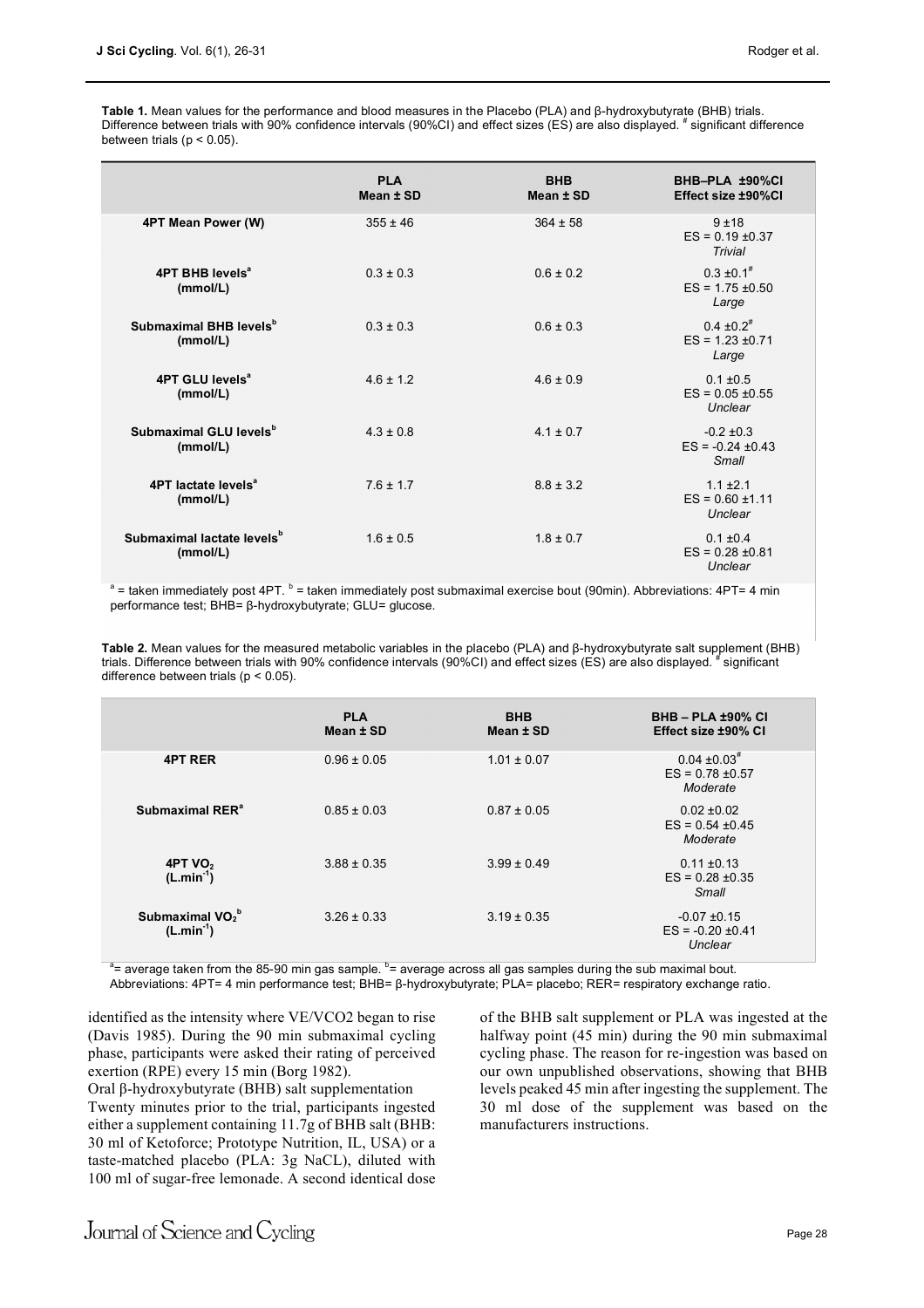Rodger (2017). Oral β-hydroxybutyrate salt fails to improve 4-minute cycling performance following submaximal exercise. *Journal of Science and Cycling*

#### **Blood sampling**

Finger-tip blood samples were taken to assess blood glucose and blood BHB levels using a commercially available Freestyle Optium blood glucose and blood ketone monitoring system (Abbot Diabetes Care, Oxon, UK), as used previously (Guimont et al. 2015). Blood lactate was measured using a Lactate Pro 2 Analyser (Arkray KDK, Shiga, Japan) alongside blood glucose and BHB measures at the end of the 90 min submaximal cycling test and 4PT.

#### **Statistical analysis**

Data are reported as means  $\pm$  SD unless otherwise stated. An excel spreadsheet was used to identify differences between trials for each physiological and performance

response (Hopkins 2006). To make inferences about the likely range of the true effect, the uncertainty in the effect was expressed as ±90% confidence interval (CI). Standardised differences in the mean of each measure were used to assess magnitudes of effects and were calculated using Cohen's d and interpreted using thresholds of 0.2, 0.6, 1.2 and 2.0 for *small, moderate, large* and *very large*, respectively (Hopkins 1997). An effect size (ES) of  $\leq 0.2$ considered *trivial* and the effect was deemed *unclear* if its 90% confidence interval overlapped the thresholds for *small* positive and negative effects. The thresholds used to determine *small*  positive and negative effects were an effect size of 0.2, or, where known, the value of the smallest worthwhile change (e.g. 0.3 of the  $CV = 0.81\%$  for mean power) (Hopkins 2006; Hopkins and Batterham 2006). Normality of the data for all measures was verified visually with histograms and also by the Shapiro-Wilk test. A student's paired t-test was used to compare BHB and PLA for all measured variables in the Statistical Package for Social Science (V. 24.0, SPSS Inc., Chicago, IL), with an alpha level set at  $p < 0.05$ .

#### **Results**

There were no significant differences ( $p = 0.38$ ), and a trivial effect ( $ES = 0.19 \pm 0.37$ ) between BHB and PLA trials for power output during the 4PT (Table 1).

The BHB salt supplement trial revealed a significant (p < 0.01) increase in blood BHB levels during the 4PT, and also during submaximal exercise (Table 1, Figure 2). These differences between trials were associated with large effect sizes (Table 1). The difference in blood lactate concentrations after both the submaximal and



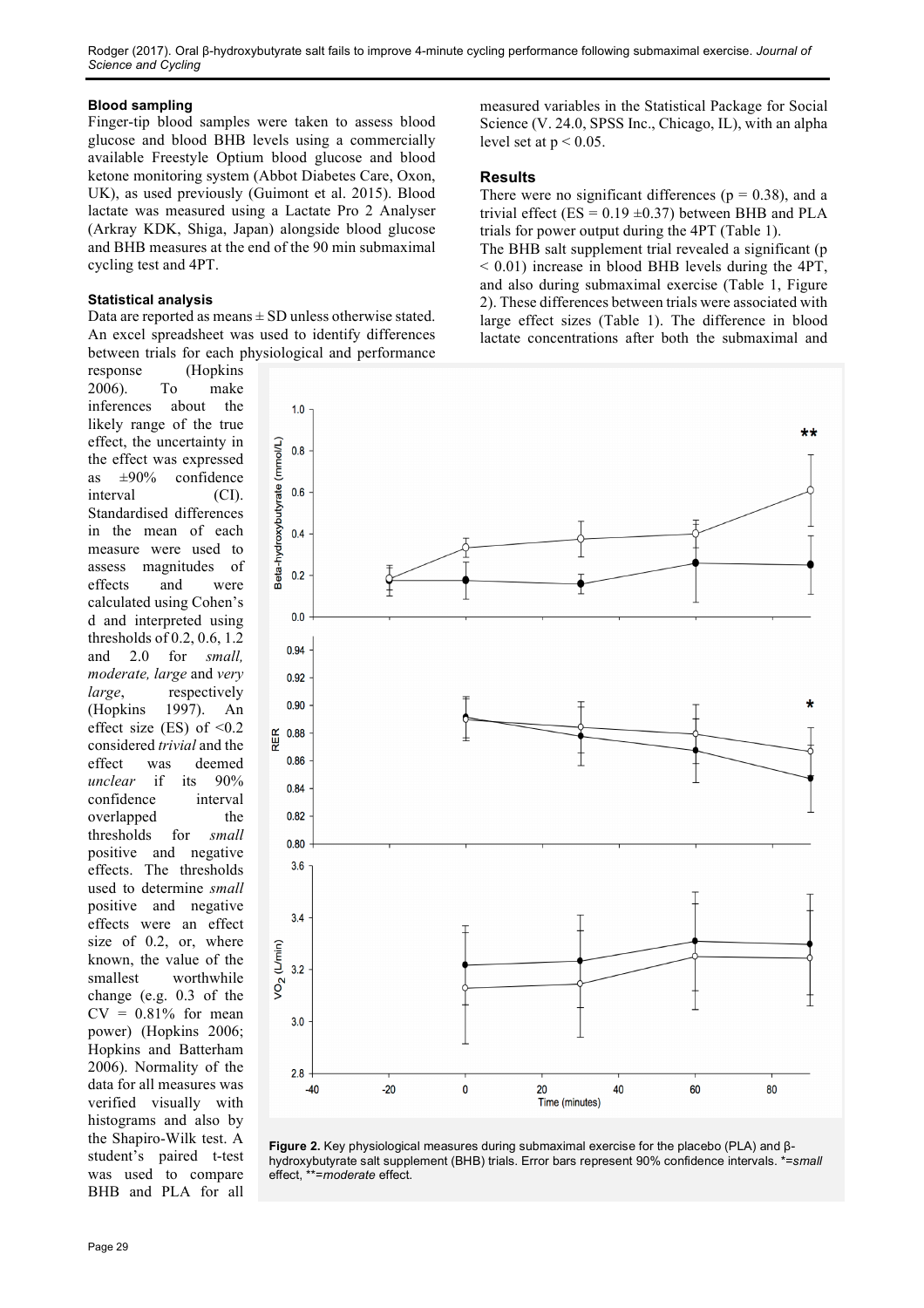4PT exercise phases were unclear between trials (ES =  $0.28 \pm 0.81$  and  $0.60 \pm 1.11$ , repectively). Differences in average blood glucose during submaximal exercise were small between the BHB trial and placebo trials  $(ES = 0.24 \pm 0.43$ , p = 0.33)., while blood glucose following the 4PT was unclear between trials (ES =  $0.05 \pm 0.55$ ).

There was a moderate increase in mean RER ( $ES = 0.54$ )  $\pm 0.45$ , p = 0.06) for the BHB trial compared with the PLA trial during the 90 min submaximal exercise phase (Table 2; Figure 2). Similarly, there were moderate increases in mean RER during the 4PT (ES =  $0.78 \pm 0.57$ ,  $p = 0.03$ ) in the BHB compared to PLA trial. The average difference in VO2 between trials during the submaximal phase was unclear (ES =  $-0.20 \pm 0.41$ ). Conversely, there were small  $(ES = 0.28 \pm 0.35)$ increases in VO2 observed in the BHB trial compared to the PLA trial during the 4PT.

Ratings of perceived exertion were not significantly different between trials (ES =  $-0.12 \pm 0.33$ ; unclear).

#### **Discussion**

To our knowledge, this is the first study to examine the effects of an oral β-hydroxybutyrate (BHB) salt supplement on exercise performance in highly-trained cyclists. The main findings were that acute oral BHB salt supplementation resulted in large increases in blood BHB concentrations as well as a moderate increase in the RER, but failed to improve 4-minute all-out cycling performance following 90-minutes of submaximal exercise.

Even though analysis revealed a large increase in blood BHB levels following BHB salt supplementation both during submaximal and maximal exercise, it is possible that the increased BHB concentrations achieved were not great enough to elicit a benefit in performance. BHB values above 2mmol/L have been reported in humans without side effects following ingestion of a ketone ester supplement (Clarke et al. 2012b). However, acute BHB supplementation has the potential to cause gastrointestinal distress, which may counteract any added benefits associated with higher doses. Indeed, it may be possible that chronic ingestion of BHB with a dose that is tolerable may have a greater impact on exercise performance. Average blood BHB concentrations achieved in the current study (0.63 mmol/L) peaked far below the levels required for therapeutic ketosis ( $\geq$ 2 mmol/L) (Hashim and VanItallie 2014). Alternatively, research by Johnson and Walton (1972) demonstrated that trained athletes may have an increased tolerance to ketosis during exercise and that low blood ketone concentration values may in fact represent the utilisation of BHB as a fuel.

The increased RER levels, which coincided with the increased BHB concentrations during submaximal exercise, was in contrast to previous research resulting in similar blood BHB levels after adaptation to a ketogenic diet (Lambert et al. 2001; Phinney et al. 1980; Zajac et al. 2014). Phinney et al. (1980) demonstrated lower RER values during exercise following a ketogenic diet (RER  $=$  < 0.70) for 6 weeks compared to a pre-diet control condition ( $RER = 0.76$ ). It has been postulated that BHB supplementation may act as a signal, limiting

glucose and glycogen metabolism (Cahill Jr 1976). Therefore, BHB supplementation may spare glycogen for subsequent high-intensity exercise (Robinson and Williamson 1980). The higher RER and VO2 in the BHB trial during the 4PT supports this possibility, however due to the fact that muscle glycolysis rates were not measured, these findings remain inconclusive.

A limitation of the current study was the exercise protocol used. The short performance test may have limited our ability to test the capacity of the ketone supplement's glycogen storing capabilities; however, we chose to employ a 4-minute performance test to reflect the characteristics of a typical road race that has a period of sub-maximal cycling, followed by a highintensity surge in the last kilometers towards the finish line. Indeed, as evidenced by the RER levels in the current study, 90 minutes at VT2 was likely to lack the intensity and/or duration required to sufficiently reduce glycogen stores and have any

effect on the 4PT. This should be considered in future research, along with tighter control on the dietary history of participants leading into the study.

#### **Practical Applications**

The present study has shown that BHB salt supplementation increased blood BHB concentrations but did not significantly improve 4 minute maximal cycling performance in highlytrained cyclists. While the current study failed to show any benefit, further research is required, implementing higher dosing regimens of BHB supplementation, perhaps utilizing a chronic dosing protocol or ketone esters. Furthermore, different exercise protocols designed to sufficiently reduce carbohydrate stores should be implemented in future studies before disregarding BHB supplementation as a possible supplement to improve performance.

#### **Acknowledgement**

The authors would like to thank all of the participants for taking part in the study.

#### **Conflict of interest**

None.

#### **References**

- 1. Borg GA (1982) Psychophysical bases of perceived exertion. Medicine and Science in Sports and Exercise 14: 377-381
- 2. Cahill Jr GF (1976) Starvation in man. Clinics in Endocrinology and Metabolism 5: 397-415
- 3. Clarke K, Tchabanenko K, Pawlosky R, Carter E, Knight NS, Murray AJ, Cochlin LE, King MT, Wong AW, Roberts A, Robertson J, Veech RL (2012a) Oral 28-day and developmental toxicity studies of (R)-3-hydroxybutyl (R)-3-hydroxybutyrate. Regulatory Toxicology and Pharmacology 63: 196-208
- 4. Clarke K, Tchabanenko K, Pawlosky R, Carter E, Todd King M, Musa-Veloso K, Ho M, Roberts A, Robertson J, Vanitallie TB, Veech RL (2012b) Kinetics, safety and tolerability of (R)-3 hydroxybutyl (R)-3-hydroxybutyrate in healthy adult subjects. Regulatory Toxicology and Pharmacology 63: 401-408
- 5. Cox PJ, Clarke K (2014) Acute nutritional ketosis: implications for exercise performance and metabolism. Extreme Physiology and Medicine 3: 17